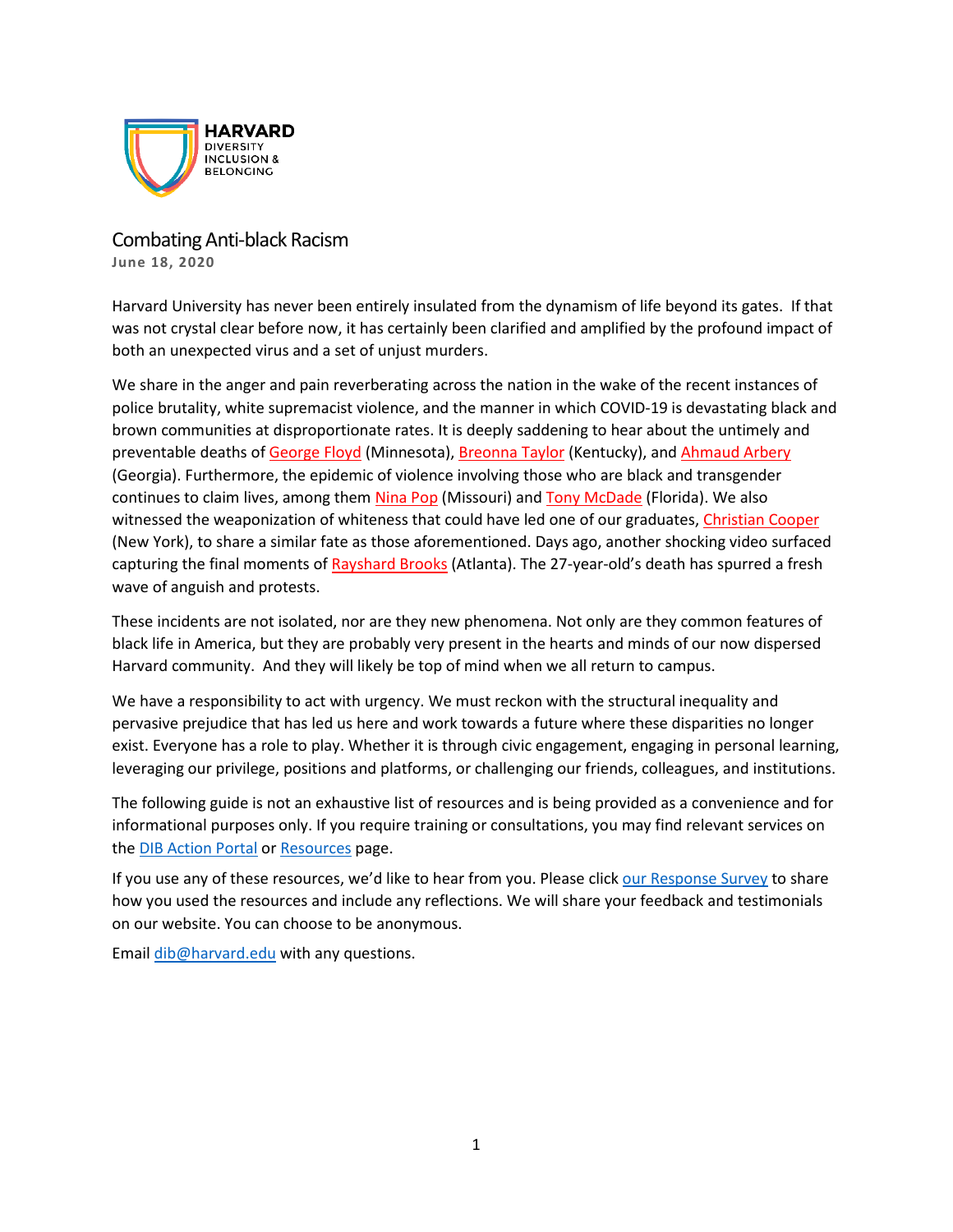# Table of Contents

<span id="page-1-0"></span>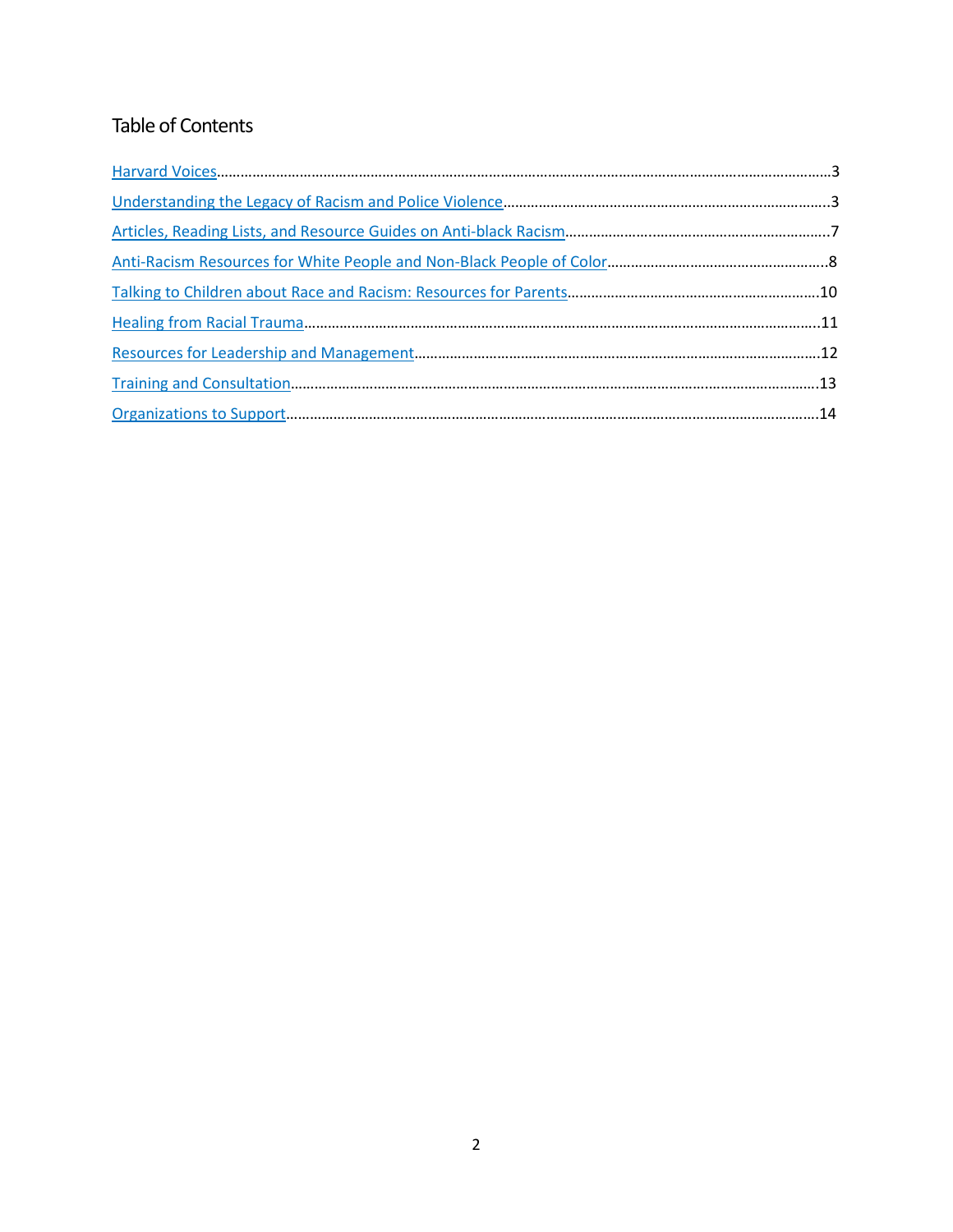# **Harvard Voices**

*[The Quest for Racial Justice: Harvard Gazette Series](https://news.harvard.edu/gazette/story/series/the-quest-for-racial-justice/?utm_source=SilverpopMailing&utm_medium=email&utm_campaign=Daily%20Gazette%2020200615%20(1))* Harvard Gazette | Summer 2020

Stories covering Harvard insights and the movement against systemic racism in the U.S.

## <span id="page-2-0"></span>**Understanding the Legacy of Racism and Police Violence**

*[Police: Sixth-leading cause of death for young black men](https://news.umich.edu/police-sixth-leading-cause-of-death-for-young-black-men/)* University of Michigan | August 5, 2019 Police: **6th-leading cause of** death for young black men in the United States Leading causes of death for young black men: 1. Accidental death 4. Heart disease 2. Suicide 5. Cancer 3. Other homicides 6. Use of police force Including asphyxiation, beating, a chemical agent, a medical<br>emergency, a Taser, or a gunshot  $100$  in 39 in 100,000 100,000 black men white men & boys & boys will be killed by police during their lives more likely to be killed by Black men are about  $2.5x$ police than white men. I MICHIGAN NEWS

## *[Say Her Name: Recognizing Police Brutality Against Black Women](https://www.aclu.org/blog/criminal-law-reform/reforming-police/say-her-name-recognizing-police-brutality-against-black)*

American Civil Liberties Union | June 14, 2020

- Black women have taught survival tactics to black sons against police incidents and experienced the trauma that comes from giving this advice for years
- Police violence impacts black women and other women of color just as it does black men
- Sexual abuse is the **second most** reported form of police misconduct after excessive force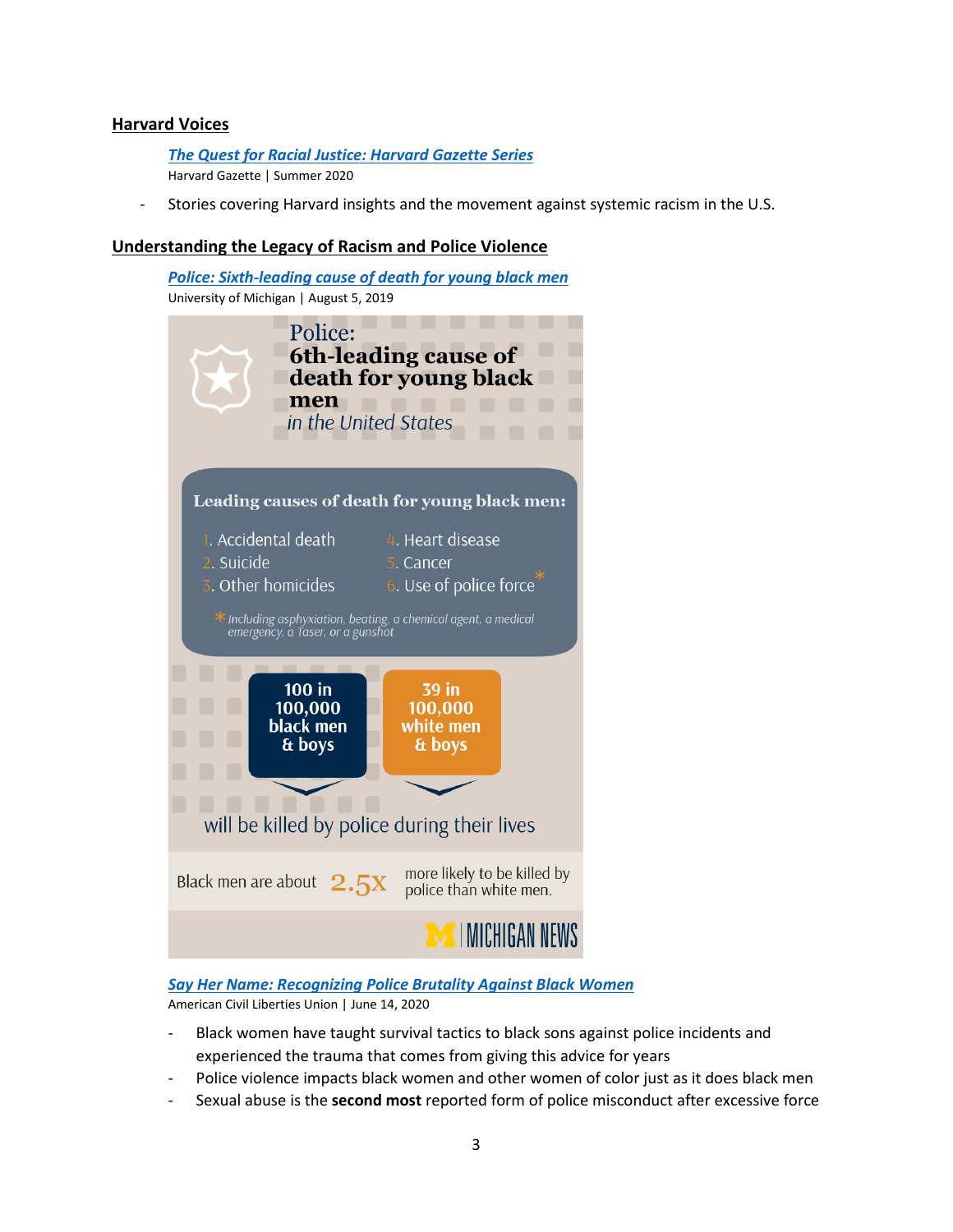# *[The Reckoning Will Be Incomplete Without Black Women and Girls](https://www.theatlantic.com/ideas/archive/2020/06/revolution-will-be-incomplete-without-black-women-and-girls/613045/)*

The Atlantic | June 14, 2020

- Trials of black women and girls, from Darnella Frazier, the teenager who filmed Floyd's killing, to the often black wives, daughters, mothers, and girlfriends who pick up the pieces
- Black girls are suspended from school at a rate **6x** higher than white girls
- Black girls are the fastest growing segment of the juvenile justice system, **1.2x** more likely to detained and **20%** more likely to charged than white girls

## *[A short history of black women and police violence](https://theconversation.com/a-short-history-of-black-women-and-police-violence-139937)*

The Conversation | June 12, 2020

- Breonna Taylor's killing and the misconception of women and police violence
- ["Mothers of the Movement,"](https://www.elle.com/culture/career-politics/news/a38111/who-are-mothers-of-the-movement-dnc/) a group of black mothers whose children have been killed while in police custody

## *[Hidden trauma of police killings](https://www.hks.harvard.edu/faculty-research/policy-topics/gender-race-identity/hidden-trauma-police-killings?utm_source=SilverpopMailing&utm_medium=email&utm_campaign=Daily%20Gazette%2020200615%20(1))*

Harvard Kennedy School | June 11, 2020

- Urban county in the Southwest, students who live within  $\frac{1}{2}$  mile of a police killing will miss school the next day, experience significant GPA decrease for several semester, and **15%** more likely to be classified with a chronic learning disability associated with PTSD
- White and Asian students are unaffected by exposure to police killings, black and Hispanic students are strongly impacted, particularly when they involve unarmed minorities
- These students are **2.5% less** likely to graduate from high school, **2% less** likely to enroll in college

#### *[Historic crossroads for systemic racism and policing in America](https://www.hks.harvard.edu/more/policycast/historic-crossroads-systemic-racism-and-policing-america?utm_source=SilverpopMailing&utm_medium=email&utm_campaign=Daily%20Gazette%2020200615%20(1))*

Harvard Kennedy School | June 8, 2020

- After 400 years of systemic discrimination against black people in America, will the reaction to George Floyd's killing bring change that is transformative or incremental?

## *[Deaths in police custody in the United States: Research review](https://journalistsresource.org/studies/government/criminal-justice/deaths-police-custody-united-states/)*

Harvard Kennedy School | June 7, 2020

- Death in Custody Reporting Act 2013 requires the Attorney General to collect from each state agency information regarding the death of any person who is detained/under arrest/in the process of being arrested
- Federals officials have delayed data collection until September 30, 2020
- In the absence of data, several organizations chart their own:
	- o 2019, estimated that black men have **1 in 1,000** chance of being killed by police, **2.5 times** more than non-Hispanic white men.
	- o 2015, 424 deaths in police custody were tracked over July-Aug, **89%** of deaths were from the news media, and only **11%** reported by law enforcement agencies.

## *['500 years' worth of history](https://www.hsph.harvard.edu/news/features/nancy-krieger-qa-george-floyd-covid/?utm_medium=email&utm_campaign=update-June-2020&utm_source=newsletter)*

Harvard Chan School of Public Health | June 4, 2020

- Longstanding structural racism has fueled protests and made COVID-19 particularly lethal for people of color: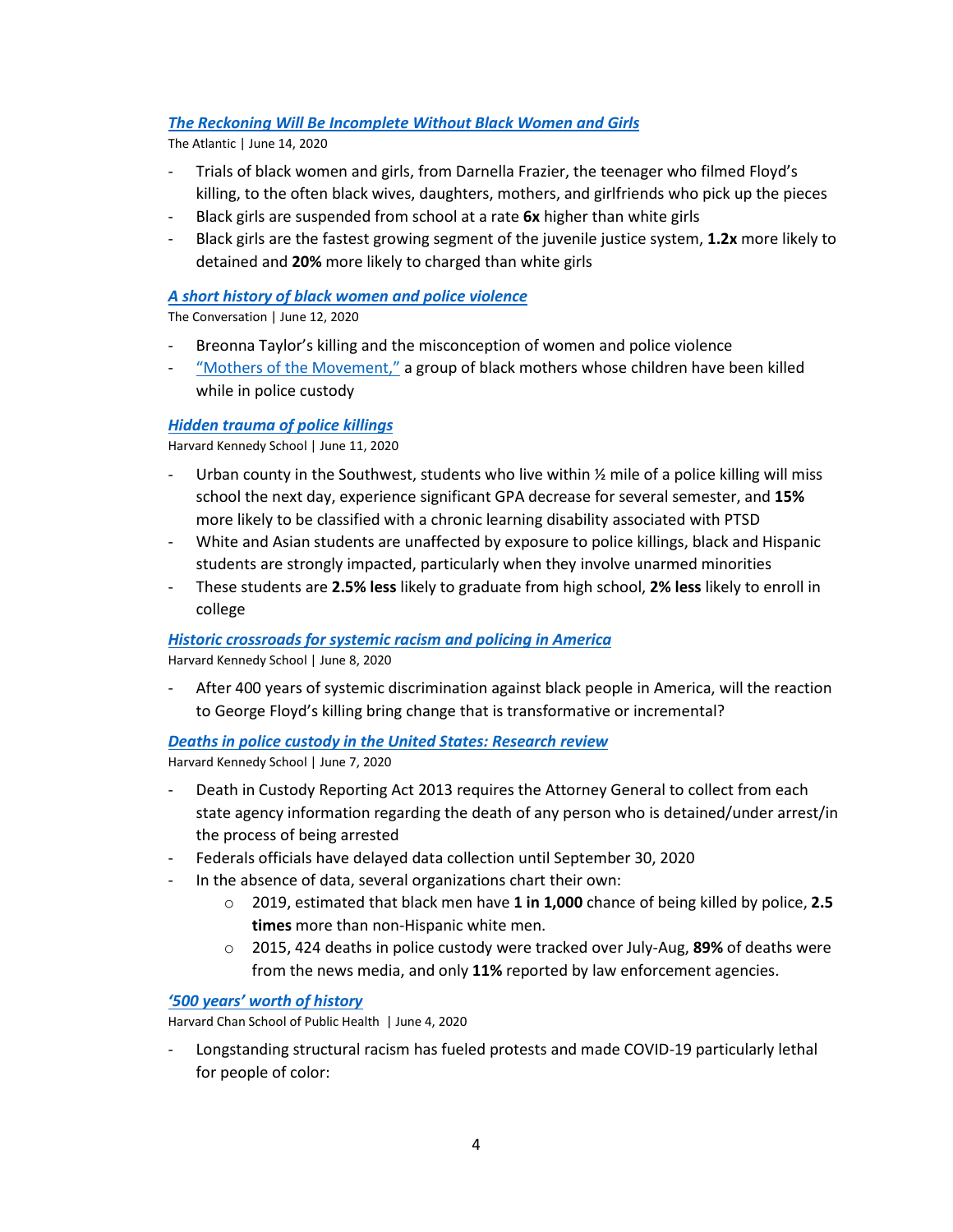- $\circ$  Pay attention to essential workers who don't have adequate sick leave or personal protective equipment (PPE) and live in crowded housing – hot spots for COVID-19
- o Focus on primary prevention and reducing exposure for communities of color, and among low-income workers
- $\circ$  Redesign police responsibilities --- mental health and drug issues should be handled by public health and social work professionals trained to deal with those issues

## *[Community Conversations: Two Pandemics](https://www.youtube.com/watch?v=dD-bcK-lxH4) [VIDEO]*

Harvard School of Engineering and Applied Sciences + FAS Division of Science | June 4, 2020

- Virtual panel on racial injustice, dealing with racial trauma, and strategies for change
- Recommended books:
	- o *White Fragility* by Robin DiAngelo
	- o *Too Much Schooling, Too Little Education: A Paradox of Black Life in White Societies*  by Mwalimu Shujaa
	- o *Evidence of Things Not Seen* by James Baldwin
	- o *Pedagogy of the Oppressed* by Paulo Freire

# *[The Lack of Attention for Violence Against Black Trans People](https://www.wnycstudios.org/podcasts/takeaway/segments/tony-mcdade-violence-against-black-trans-people) [RADIO]*

WGBH Studios | June 4, 2020

- Tony McDade's killing and lack of national attention on violence against transgender people
	- $\circ$  2013, 222 "legal intervention" deaths occurred at a rate higher among non-Hispanic blacks (0.6 per 100,000 population) and Hispanics (0.3 per 100,000) than non-Hispanic whites (0.1 per 100,000)

## *[Racism is a public health crisis](https://www.washingtonpost.com/opinions/racism-is-killing-black-people-its-sickening-them-too/2020/06/04/fe004cc8-a681-11ea-b619-3f9133bbb482_story.html)*

Harvard Chan School of Public Health | June 4, 2020

- Racism is killing black Americans---through police violence and adverse socioeconomic conditions that contribute to serious health issues:
	- o Police violence kills black Americans at **three times** the rate of white Americans
	- o Black Americans are **75%** more likely to live near a polluting facility
	- o Black children had a **500%** higher death rate from asthma than white children

*[Police killings can harm mental health of entire African American community](https://www.cnn.com/videos/us/2020/06/01/david-williams-police-killings-study-tapper-lead-sot-vpx.cnn)* Harvard Chan School of Public Health | June 1, 2020

- **Nationally** there are about **60** police shootings of unarmed Black Americans, mostly male
- Police violence kills black Americans at **five times** the rate of white Americans when unarmed
- Average unarmed police shooting is linked to the worsening of mental health for not just the victim's family, but the entire African American community in the state which it occurred

## *[A Decade Of Watching Black People Die](https://www.npr.org/2020/05/29/865261916/a-decade-of-watching-black-people-die) [PODCAST]*

NPR | May 31, 2020

- Eric [Garner](https://www.washingtonpost.com/national/i-cant-breathe-five-years-after-eric-garner-died-in-struggle-with-new-york-police-resolution-still-elusive/2019/06/13/23d7fad8-78f5-11e9-bd25-c989555e7766_story.html) had just broken up a fight, according to witness testimony
- Ezell [Ford](http://america.aljazeera.com/watch/shows/america-tonight/articles/2014/8/21/ezell-forda-s-communityasksisthereawaragainstblackmen.html) was walking in his neighborhood
- Michelle [Cusseaux](https://docs.house.gov/meetings/JU/JU00/20160712/105175/HHRG-114-JU00-20160712-SD004.pdf) was changing the lock on her home's door when police arrived to take her to a mental health facility
- Tanisha [Anderson](https://www.theguardian.com/us-news/2015/jun/05/black-women-police-killing-tanisha-anderson) was having a bad mental health episode, and her brother called 911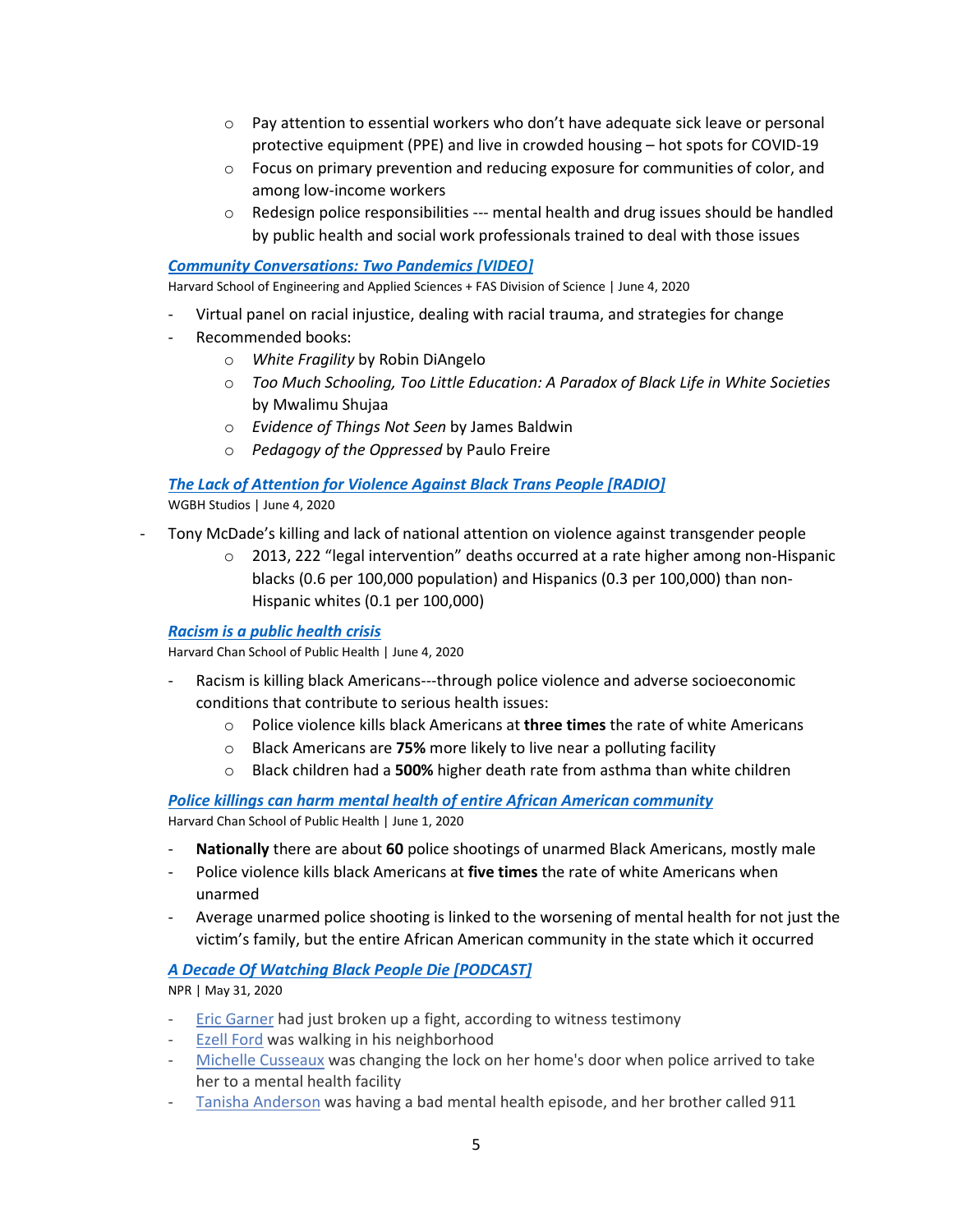- [Tamir](https://www.cleveland.com/metro/2015/03/tamir_rices_mother_grandmother.html) Rice was playing in a park
- Natasha [McKenna](https://www.washingtonpost.com/local/crime/prosecutor-will-not-pursue-charges-in-death-of-mentally-ill-inmate-in-va/2015/09/08/ff2ecf7a-564f-11e5-b8c9-944725fcd3b9_story.html) was having a schizophrenic episode when she was tazed
- [Walter](https://www.nytimes.com/2015/04/12/us/walter-scott-funeral-police-shooting.html?smid=pl-share) Scott was going to an auto-parts store
- [Bettie](https://chicago.suntimes.com/2019/7/10/20689504/bettie-jones-daughter-runs-from-court-in-tears-after-seeing-photo-of-shooting-scene) Jones answered the door to let Chicago police officers in to help her upstairs neighbor, who had called 911 to resolve a domestic dispute
- [Philando](https://www.npr.org/2016/07/08/485204891/profile-philando-castile) Castile was driving home from dinner with his girlfriend
- [Botham](https://www.cbsnews.com/news/amber-guyger-trial-bodycam-played-in-court-shows-moments-after-cop-fatally-shot-neighbor-botham-jean-2019-09-24/) Jean was eating ice cream in his living room
- Atatiana [Jefferson](https://www.nbcnews.com/news/us-news/fort-worth-police-officer-who-fatally-shot-atatiana-jefferson-indicted-n1105916) was babysitting her nephew at home
- Eric [Reason](https://www.mercurynews.com/2020/01/21/vallejo-releases-video-of-off-duty-richmond-cop-fatally-shooting-man-during-argument-over-parking-space/) was pulling into a parking spot at a local chicken and fish shop
- [Dominique](https://rvamag.com/politics/seeking-justice-for-dominique-clayton.html) Clayton was sleeping in her bed
- [Breonna](https://www.washingtonpost.com/nation/2020/05/11/family-seeks-answers-fatal-police-shooting-louisville-woman-her-apartment/) Taylor was also asleep in her bed
- And [George](https://www.ajc.com/news/victim-police-encounter-had-started-new-life-minnesota/rMmT2wipeQFNnsypmh6oBL/) Floyd was at the grocery store

# <span id="page-5-0"></span>*[Invisible No More: Resisting Police Violence Against Black Women and Women of Color in](https://bcrw.barnard.edu/event/invisible-no-more-resisting-police-violence-against-black-women-and-women-of-color-in-troubled-times/)  [Troubled Times](https://bcrw.barnard.edu/event/invisible-no-more-resisting-police-violence-against-black-women-and-women-of-color-in-troubled-times/)*

Barnard College | November 3-4, 2017

- 6-part video of conference on women of color's experiences with policing: intensified immigration enforcement, drug war tactics, expansion of "broken windows" policing, Islamophobia, and attacks on gender and reproductive freedom

# *[Police Brutality and Why It's an LGBT Issue](https://www.kent.edu/sites/default/files/file/Police_Brutality.pdf) [PDF]*

Kent State University | 2017

- Gay rights movement got their training from the civil rights movement
- Both share sociopolitical issues: discrimination and family rejection lead to poverty, and impoverished people may live in heavily policed areas or work in illegal economies to survive
- **48%** of LGBTQ victims of violence experience police misconduct
- **58%** who interacted with police who knew they were transgender experienced mistreatment: verbal harassment, misgendering, physical/sexual assault, forced sexual acts to avoid arrest
- **½** of transgender respondents feel uncomfortable seeking police assistance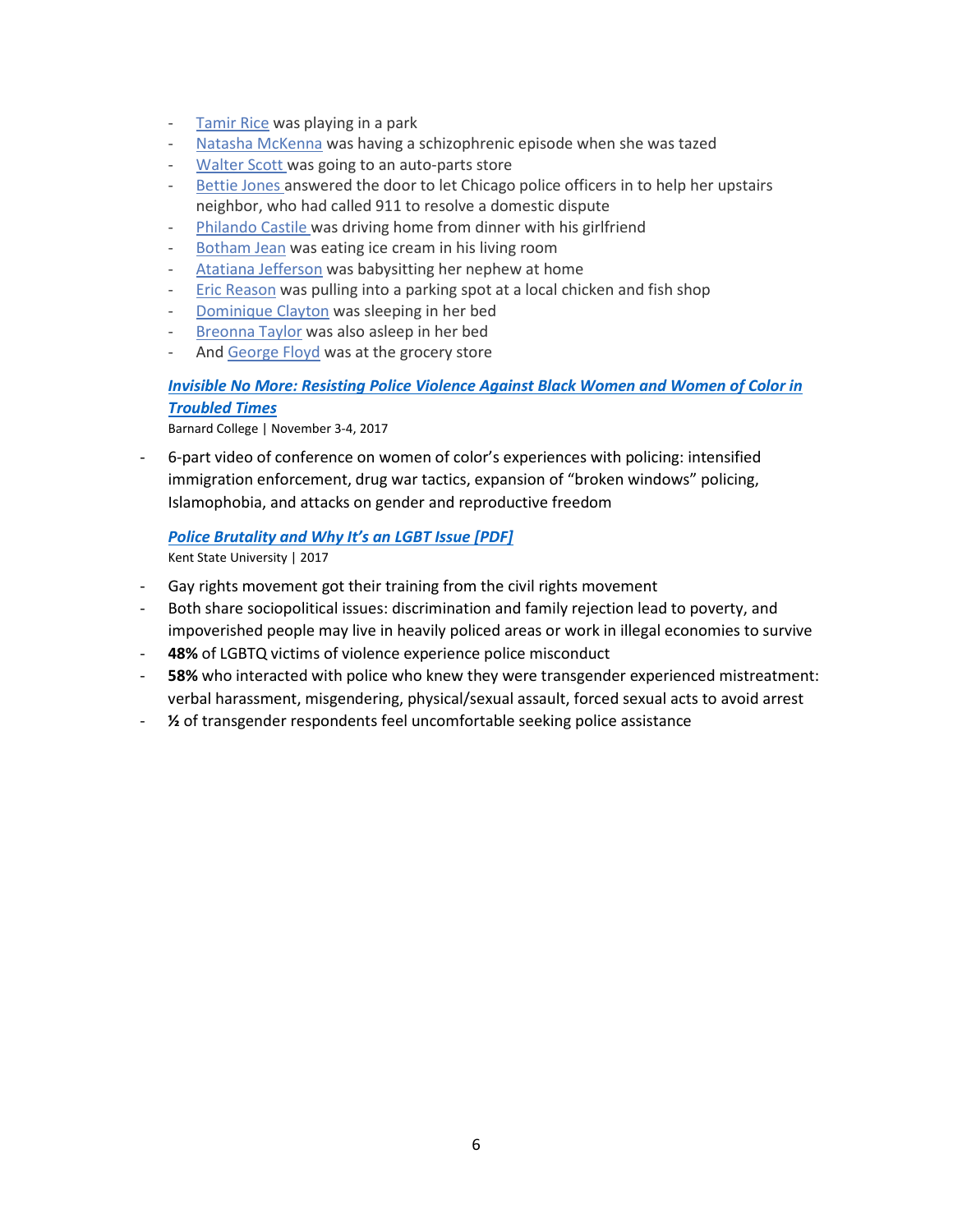## **Articles, Reading Lists, and Resource Guides on Anti-black Racism**

*A [Reading List on Issues of Race](https://news.harvard.edu/gazette/story/2020/06/a-reading-list-on-issues-of-race/?utm_source=SilverpopMailing&utm_medium=email&utm_campaign=Daily%2520Gazette%252020200616%2520%281%29)* Harvard Gazette

*[AAAS Faculty Reading Recommendations](https://aaas.fas.harvard.edu/2020-faculty-reading-recommendations)* Harvard Department of African and African American Studies

*[Anti-Racist Resource Guide](https://dib.harvard.edu/files/dib/files/hlsl_dib_anti-racist_resource_guide.pdf)* Harvard Law School Library

# *[COVID-19 and Black America](https://guides.library.harvard.edu/BlackCovid/contribute)*

Harvard Graduate School of Education + Harvard Library + Harvard ODIB

#### *DEIB Personalized Learning Tool*

Harvard Graduate School of Education

[Race Play List for Beginners](https://dib.harvard.edu/files/dib/files/7-week_playlist_-_race_general_beginner.pdf)

- [Race Play List Advanced](https://dib.harvard.edu/files/dib/files/7-week_playlist_-_race_general_advanced.pdf)

## *[FAS Dean of Science Reading List](https://urldefense.proofpoint.com/v2/url?u=https-3A__harvard.us7.list-2Dmanage.com_track_click-3Fu-3Dce6e92a15d9300418c1cb9dc1-26id-3Dcc8186c14b-26e-3De903736143&d=DwMFaQ&c=WO-RGvefibhHBZq3fL85hQ&r=eweSPAzFEEaKocdxoWHnVVoCZXt9YxCL7JW1e0cV3jE&m=QdXPYulPKpF6K2KCbuVxRQkcPwTVSqjCBN9v2CF_hCA&s=rShFyLElkgPKENoyeMemGsyPCqPt7QQKikm_3clFk4Q&e=)*

Faculty of Arts and Sciences Division of Science

#### *[Fighting Anti-Blackness Resource List](https://wit.abcd.harvard.edu/fighting-anti-blackness-harvardwit-resource-list)*

Harvard Women In Tech + Allies

#### *[How to deconstruct racism, one headline at a time](https://www.youtube.com/watch?v=RZgkjEdMbSw) [VIDEO]* Baratunde Thurston

*[Hutchins Center Racial Justice Resources](https://hutchinscenter.fas.harvard.edu/floyd-responses-resources)*

Harvard Faculty of Arts & Sciences

#### *[Institutional Anti-Racism and Accountability Project](https://shorensteincenter.org/wp-content/uploads/2020/06/Race-and-Anti-Racism-Resource-List-IARA-May-2020.pdf)* Harvard Kennedy School Shorenstein Center

#### *[Race Forward: What is Systemic Racism?](https://www.raceforward.org/videos/systemic-racism) [VIDEO]*

Race Forward

#### *[ShutDown STEM Resource List](https://www.shutdownstem.com/resources)* ShutDown STEM

*[Urgency of Intersectionality \[VIDEO\]](https://www.youtube.com/watch?v=akOe5-UsQ2o&t=147s)*

Kimberlé Crenshaw

#### <span id="page-6-0"></span>*Apple Podcasts App Offers a Curated list of Podcasts:* iTunes

**Black Lives Matter**

*[Code Switch](https://www.npr.org/sections/codeswitch/)*

*[Intersectionality Matters](https://podcasts.apple.com/us/podcast/intersectionality-matters/id1441348908)*

*[Natal](https://podcasts.apple.com/us/podcast/natal/id1508013775)*

*[It's Been a Minute](https://www.npr.org/podcasts/510317/its-been-a-minute-with-sam-sanders)*

#### **Black History Matters**

*[1619 Project](https://podcasts.apple.com/us/podcast/1619/id1476928106)*

*[Floodlines](https://podcasts.apple.com/us/podcast/floodlines/id1501433969)*

*[Witness Black History](https://podcasts.apple.com/us/podcast/witness-history-witness-black-history/id721125504)*

*[Lynching In America: Confronting the Legacy of](https://podcasts.apple.com/us/podcast/lynching-in-america-podcast/id1244297911)  [Racial Terror](https://podcasts.apple.com/us/podcast/lynching-in-america-podcast/id1244297911)*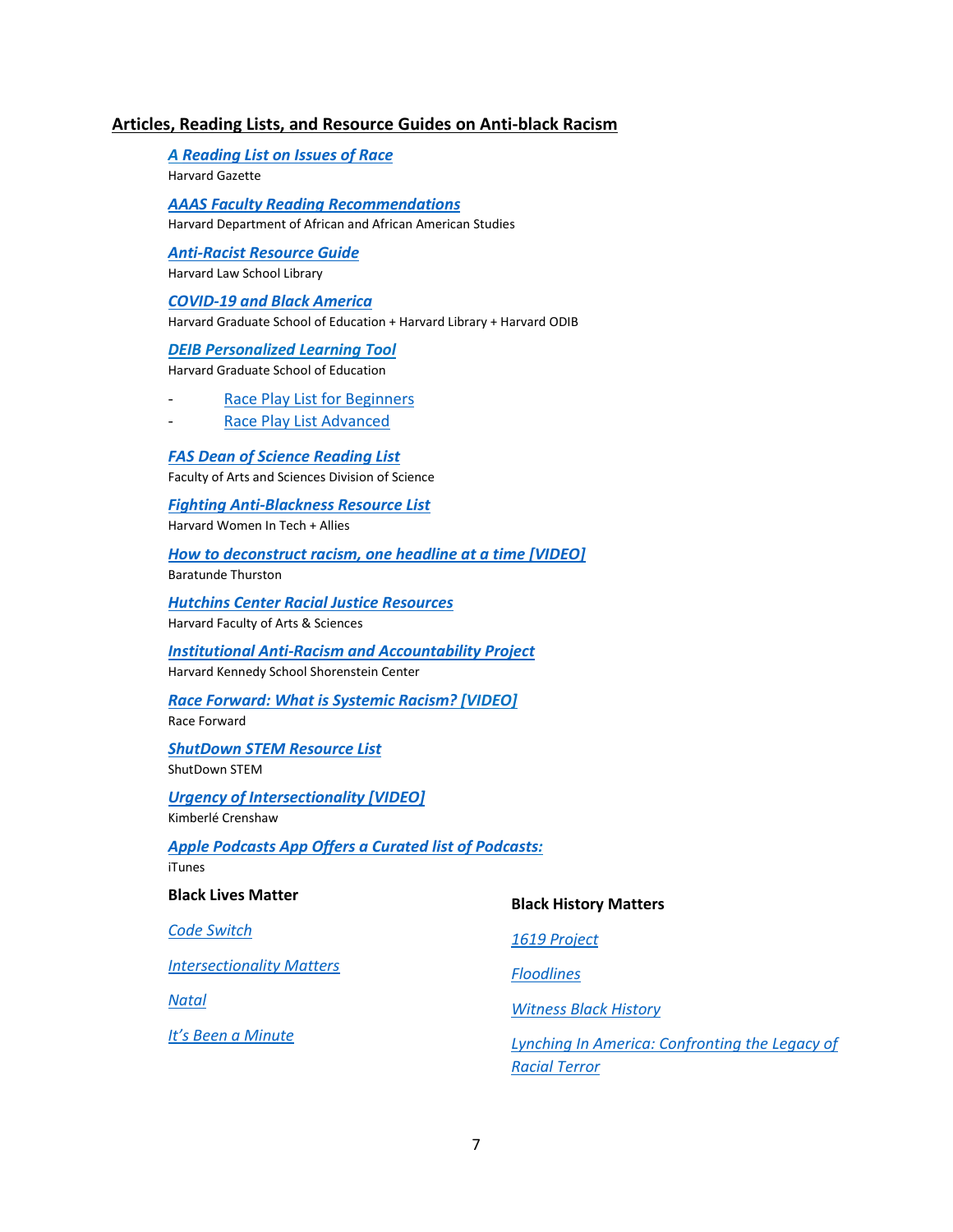# **Anti-Racism Resources for White People and Non-Black People of Color**

*[Anti-Racism Resources for White People](https://docs.google.com/document/u/0/d/1BRlF2_zhNe86SGgHa6-VlBO-QgirITwCTugSfKie5Fs/mobilebasic?fbclid=IwAR1MjRnIk6lVopiAfcVOhBCgWwOgMRQ-sY67T8Y8xJ4JY_zWWXPCzO_k0W8)*  Google Doc

Books, media, and resources for white people and parents

*[Anti-Racist Resources for Asian Americans](https://docs.google.com/document/d/1FuUbVNesdSCnK6M4iAWWMWCDsSVgfPKt8RuPvFh3-mg/edit?usp=sharing)*

Harvard Kennedy School

- Events, organizations, and history on anti-Blackness and Asian American experience

## *[Letters for Black Lives](https://lettersforblacklives.com/)*

Medium

- An open letter project on anti-blackness and culturally aware resources from 30+ languages

*[Non-black people of color need to start having conversations about the anti-blackness in our](https://www.dosomething.org/us/articles/our-role-as-non-black-people-of-color-in-disrupting-racism)  [communities: A Guide to starting anti-racist](https://www.dosomething.org/us/articles/our-role-as-non-black-people-of-color-in-disrupting-racism) conversations with friends and family* Do Something

- How to prepare, have the conversation, and take action

*[Understanding and Dismantling Racism: Booklist for White Readers](https://www.charisbooksandmore.com/understanding-and-dismantling-racism-booklist-white-readers)* Charis Books

- Local bookstore:
	- o *Uprooting Racism: How White People Can Work for Racial Justice* by Paul Kivel
	- o *The Charleston Syllabus: Readings on Race, Racism, and Racial Violence* edited by Chad Williams, Kidada Williams, and Keisha Blain
	- o *How I Shed My Skin: Unlearning the Racist Lessons of a Southern Childhood* by Jim Grimsley
	- o *The New Jim Crow: Mass Incarceration in the Age of Colorblindness* by Michelle Alexander and Cornel West
	- o *White Like Me: Reflections on Race from a Privileged Son* by Tim Wise

*Meet the Asian [Americans helping to uproot the racism in their communities](https://www.cnn.com/2020/06/13/us/asian-americans-blm-conversations-trnd/index.html)* CNN | June 13, 2020

- Young Asian Americans increasingly engage in difficult conversations with their parents

*[75 Ways Asian Americans and Pacific Islanders are speaking out for Black lives](https://www.nbcnews.com/news/asian-america/75-ways-asian-americans-pacific-islanders-are-speaking-out-black-n1230551)* NBC | June 12, 2020

- Black Americans fought for civil rights that Asian Americans and Pacific Islanders benefit from today

*[Latinos must confront 'ingrained' anti-black racism amid George Floyd protests, some urge](https://www.nbcnews.com/news/latino/latinos-must-confront-ingrained-anti-black-racism-amid-george-floyd-n1223696)* NBC | June 5, 2020

How Latinos survived by proximity to Eurocentricity and whiteness

*[10 Books About Race to Read Instead of Asking a Person of Color](https://www.bustle.com/p/10-books-about-race-to-read-instead-of-asking-a-person-of-color-to-explain-things-to-you-8548796) to Explain Things to You* Bustle | June 1, 2020

- If you are not sure about how to talk about race:
	- o *So You Want to Talk About Race* by Ijeoma Oluo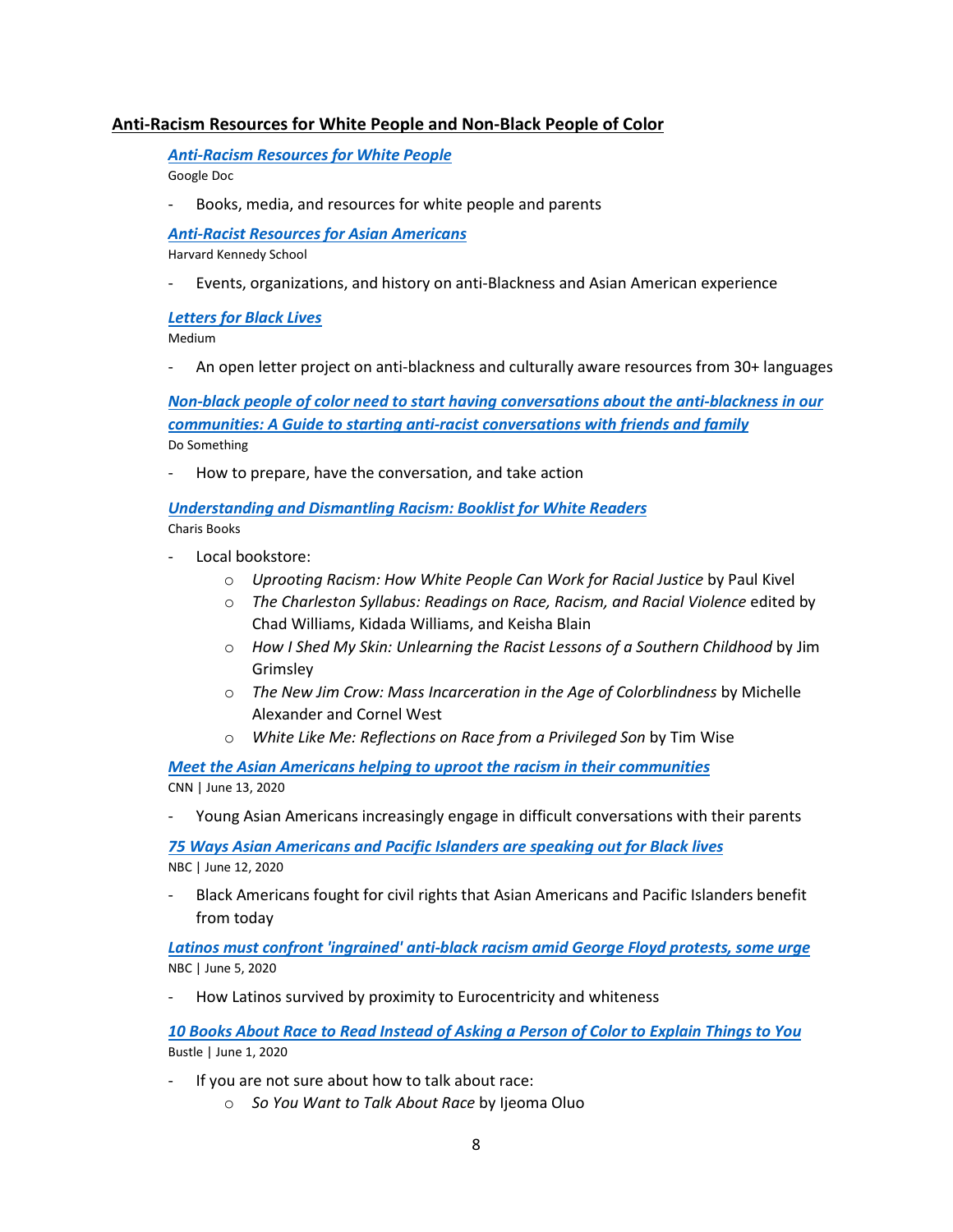- o *When They Call You a Terrorist: A Black Lives Matter Memoir* by Patrisse Khan-Cullors and Asha Bandele
- o *Eloquent Rage: A Black Feminist Discovers Her Superpower* by Brittney Cooper
- o *An African American and LatinX History of the United States* by Paul Ortiz
- o *Waking Up White, and Finding Myself in the Story of Race* by Debby Irving

*[20+ Allyship Actions for Asians to Show Up for the Black Community Right Now](https://medium.com/awaken-blog/20-allyship-actions-for-asians-to-show-up-for-the-black-community-right-now-464e5689cf3e)* Awaken | May 8, 2020

- Asian Americans assimilated to adopt the language/beliefs of anti-blackness:
	- o Don't call the cops
	- o Unearth your internalized anti-blackness
	- o Challenge the model minority myth, rooted in anti-blackness
	- o Educate your family and friends on injustice black people face
	- o Donate
	- o Demand justice

#### *[Black and Asian-American Feminist Solidarities: A Reading List](https://www.blackwomenradicals.com/blog-feed/black-and-asian-feminist-solidarities-a-reading-list)*

Black Women Radicals | April 30, 2020

- Books, journals, and resources that teach cross-racial history and movement for feminists:
	- o "Mountains That Take Wing: Angela Davis & Yuri Kochiyama: A Conversation on Life, Struggles, and Liberation" [documentary]
	- o The Organization of Women of African and Asian Descent
	- o The Blasian Project

#### *[White women in the struggle for racial equity \[PODCAST\]](https://www.thediversitygap.com/podcast-1/white-women-in-the-struggle-for-racial-equity)*

The Diversity Gap | August 23, 2019

- A conversation with Karen Fleshman, Founder of Racy Conversations

## **Religious Resources**

*[Radical Dharma](https://radicaldharma.org/)* Rev. angel Kyodo Williams, Lama Rod Owens, with Jasmine Syedullah

*[Ruth King Publications](https://ruthking.net/)* Ruth King

*[The Color of Compromise](https://www.thecolorofcompromise.com/)* Jemar Tisby

*[Disunity in Christ](https://www.ivpress.com/disunity-in-christ)* Christena Cleveland

<span id="page-8-0"></span>*[The Cross & the Lynching](https://www.orbisbooks.com/the-cross-and-the-lynching-tree.html)* James H. Cone

*[Jewish Racial Justice Resources](https://jewishsocialjustice.org/jewish-racial-justice-resources)* Jewish Social Justice Roundtable

*[Anti-Racism Resources](https://www.truah.org/resources/anti-racism-resources/)* T'ruah: Rabbinic Call for Human Rights

*[Anti-Racism Guide for White Muslims](http://www.muslimarc.org/)* Muslim Anti-Racism Collaborative

*[Race & Racism](https://www.mpvusa.org/race-racism-1)* Muslims for Progressive Values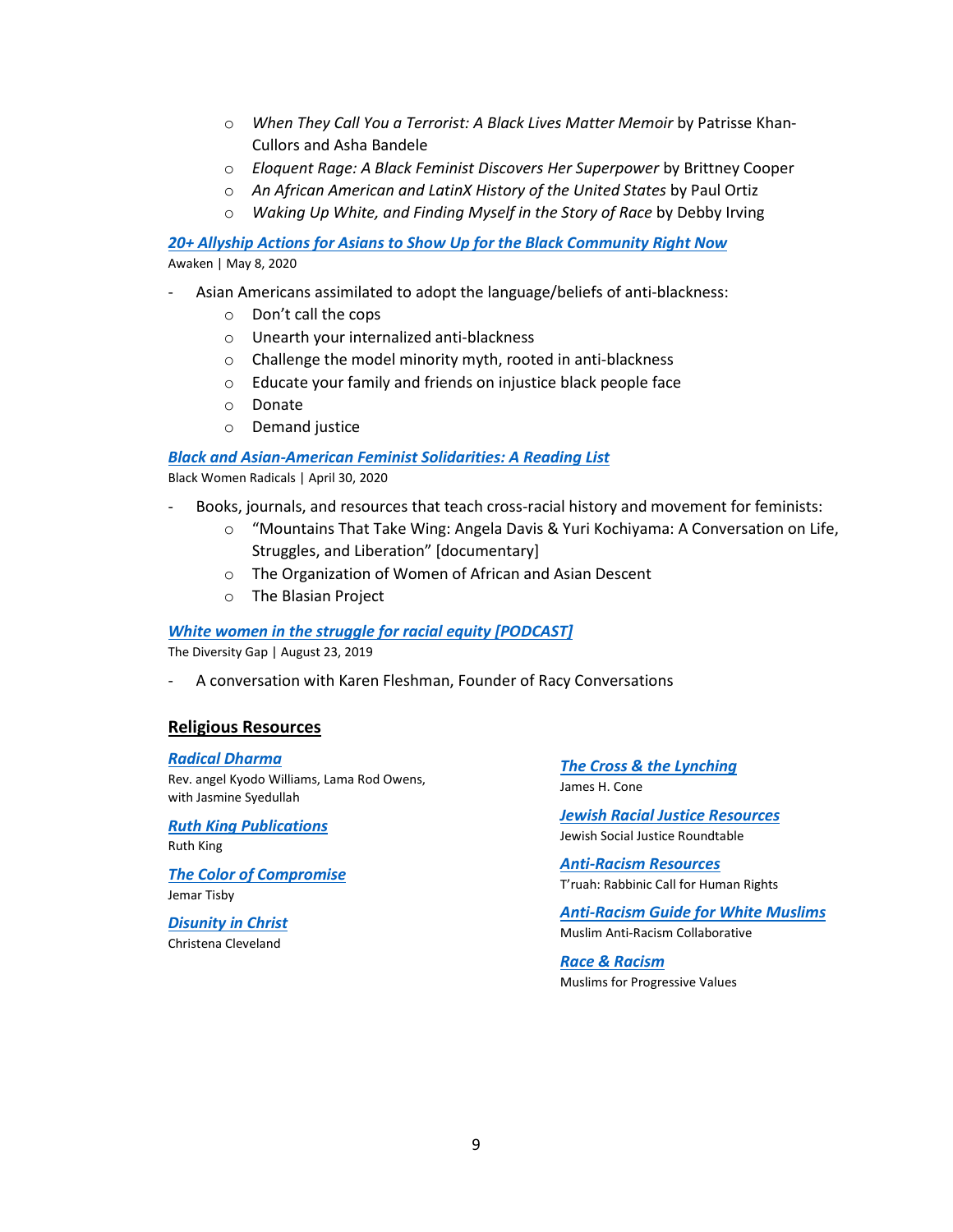# **Talking to Children about Race and Racism: Resources for Parents**



# *[21 Anti-Racism Videos To Share With Kids](https://www.weareteachers.com/anti-racism-videos/)*

We are Teachers

For parents and educators to feel confident and prepared to lead discussion on anti-racism



## *[Raising Race Conscious Children](http://www.raceconscious.org/?fbclid=IwAR1qX0X07w16XxSlxqK-7tXap54FmAYJtXDP4DkVpXbAAimNaAvpwOV8ooE)*

Race Conscious

- Supports parents who are trying to talk about race and diversity with young children and prepare young people to work toward racial justice



## *[Teaching Tolerance | Diversity, Equity and Justice](https://www.tolerance.org/moment/racism-and-police-violence)*

Teaching Tolerance

- Free grade K-12 curriculum resources for teachers, admin, counselors, and practitioners to create schools where children are respected, valued and welcome.



#### *[Resources | Embrace](https://www.embracerace.org/resources) Race*

EmbraceRace

- Fights systemic racism by supporting parents to raise children who are brave, informed and thoughtful about race



*[Talking to Kids about Racism, Early and Often](https://www.nytimes.com/2020/06/03/parenting/kids-books-racism.html)*  New York Times | June 3, 2020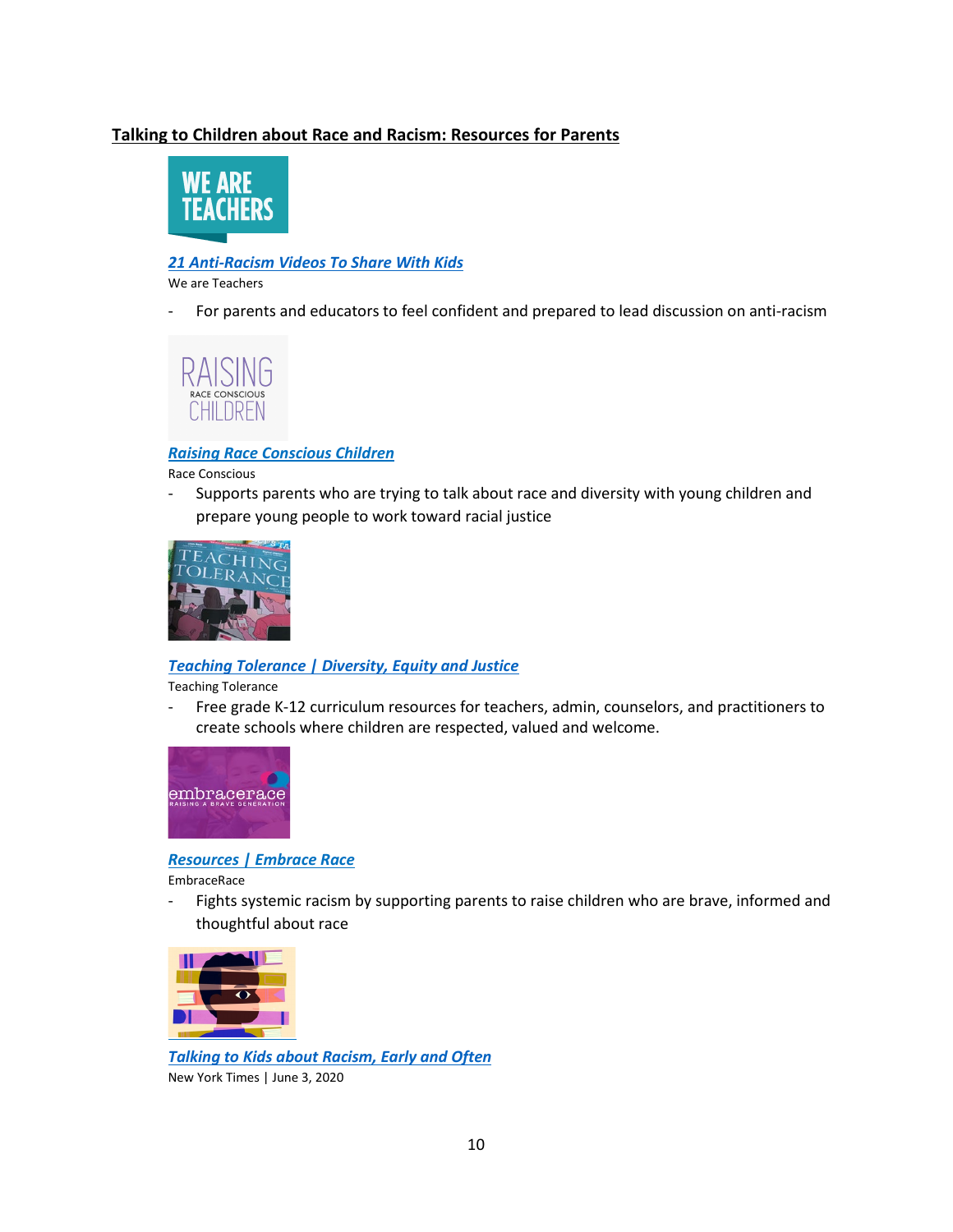- Children can internalize racial bias between age 2-4, you can start talking about race from preschool



*[Talking to children after racial incidents](https://www.gse.upenn.edu/news/talking-children-after-racial-incidents?fbclid=IwAR1DQfbbLuBgcOkYbBmDtYhnARBEzLOlhFUaTgTtvpj_TqmRpv_xB4hvtSY)* University of Pennsylvania | July 13, 2016

<span id="page-10-0"></span>- Confronting hate speech in schools, a tool for teachers

# **Healing from Racial Trauma**

**[Harvard Resources for Mental Health](https://dib.harvard.edu/files/dib/files/harvard_resource_for_mental_health.docx)** Harvard University *[7 Cups \(Young People of Color Support Guide\)](https://www.7cups.com/ypoc-guide/)*

Young People of Color

*[National Queer and Trans Therapists of Color Network](https://www.nqttcn.com/)*  National Queer and Trans Therapists of Color Network

*[National Alliance on Mental Illness --](https://www.nami.org/About-NAMI/NAMI-News/2020/NAMI-s-Statement-On-Recent-Racist-Incidents-and-Mental-Health-Resources-for-African-Americans) Resources for African Americans* National Alliance on Mental Illness

- Find a therapist for yourself or for your loved ones, explore toolkits, and more.

*[Video Toolkit to Support the Well-Being of Students of Color](https://medium.com/national-center-for-institutional-diversity/young-gifted-risk-and-resilient-4bc84efca3c6)* National Center for Institutional Diversity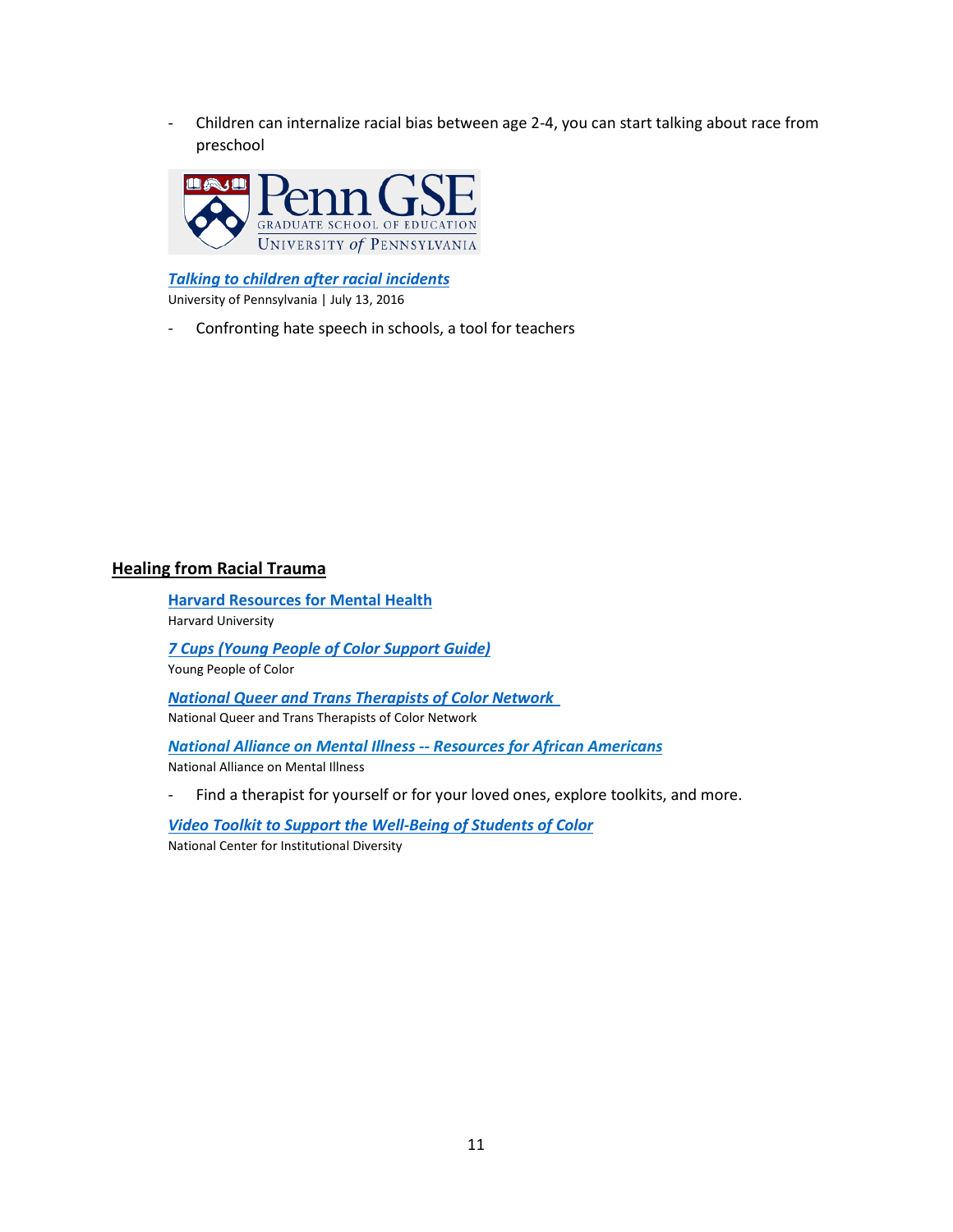# <span id="page-11-0"></span>**Resources for Leadership and Management**

*Universal Manager Training – [Diversity Module \(University-Wide, Managers Only\)](https://trainingportal.harvard.edu/Saba/Web_spf/NA1PRD0068/common/leclassview/dowbt000000000003283)* Harvard Human Resources Center for Workplace Development

- Online module and assessment on Diversity & Inclusion

#### *[Confronting Racism at Work: A Reading List](https://hbr.org/2020/06/confronting-racism-at-work-a-reading-list?utm_medium=email&utm_source=newsletter_daily&utm_campaign=dailyalert_activesubs&deliveryName=DM84344)*

Harvard Business Review | June 15, 2020

- 15 publications for companies and business leaders to take on systemic racism

*[How Higher Ed Can Fight Racism: 'Speak Up When It's Hard'](https://www.chronicle.com/article/How-Higher-Ed-Can-Fight/248897)*

Chronicle of Higher Education | June 1, 2020

Recommendations for college leaders on how to respond to racial bias on and off campus

*[The Role of Senior Leaders in Building a Race Equity Culture](https://www.bridgespan.org/insights/library/organizational-effectiveness/senior-leaders-role-in-building-race-equity)* Bridgespan Group | July 23, 2018

4 levels of racism and how to overcome them

## *[People Suffer at Work When They Can't Discuss the Racial Bias They Face Outside of It](https://hbr.org/2017/07/people-suffer-at-work-when-they-cant-discuss-the-racial-bias-they-face-outside-of-it)* Harvard Business Review | July 10, 2017

- **38%** of black professionals feel that it is never acceptable at their companies to speak out about their experience of bias – making them **twice** as vulnerable to isolation, alienation
- Black employees who feel muzzled are **3x** more likely to have one foot out the door, **13x** as likely to be disengaged
- The response at most organizations is no response

#### *[How Managers Can Promote Healthy Discussions About Race](https://hbr.org/2016/01/how-managers-can-promote-healthy-discussions-about-race)*

Harvard Business Review | January 7, 2016

- Minorities make **37%** of the U.S. population, and will climb to **57%** by 2060
- U.S. Department of Commerce projects nonwhite ethnic groups will represent **85%** of U.S. population growth between 2011-2050
- Workplaces will transform and so must conversations about race

#### *[Leading during traumatic and triggering events](https://drive.google.com/file/d/0BwaD6M51088NZWFMS3pwTjhQLTg/view)*

Clayton Robbins, Diversity Equity Inclusiveness Consulting | 2013

Tips for leading and managing during traumatic and triggering events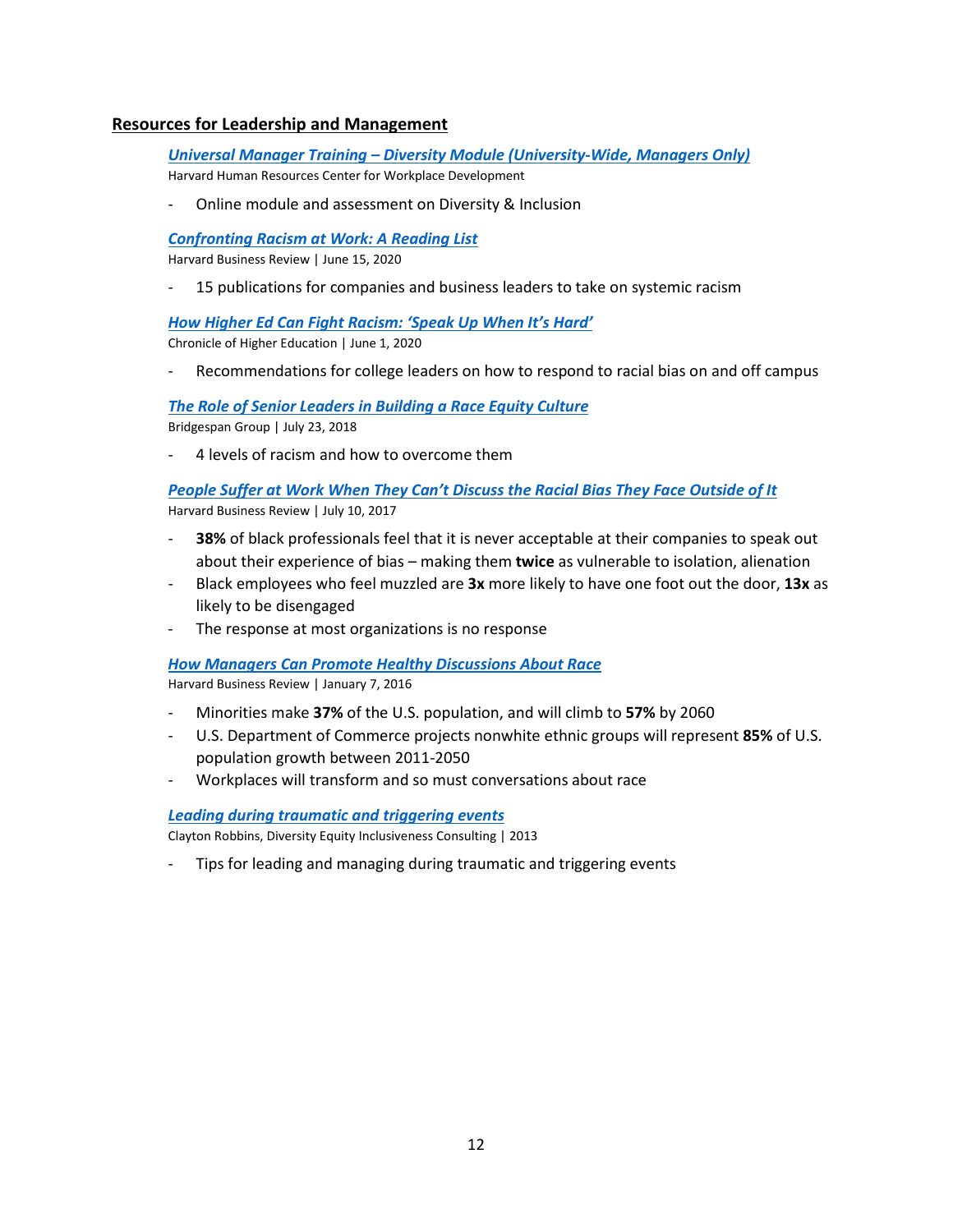# **Training and Consultation**

## *[Race Forward Racial Justice Trainings](https://www.raceforward.org/trainings)*

Race Forward

- Building Racial Equity series trains those who wish to sharpen skills and strategies addressing structural racism to advance racial equity

## *[Disruptive Equity Education Project DEEP](https://digdeepforequity.org/)*

Dig Deep For Equity

- Offers strategic long-term partnerships for individuals, teams, and organizations seeking professional and cultural changes that advance equity for all

#### *[Inclusive Excellence Academy](https://inclusiveexcellenceacademy.org/deiandcovid19/)*

National Inclusive Excellence Leadership Academy

- COVID-19 DEI Strategy Center teaches leadership and professional development to equalize the pandemic's impact and deepen Diversity, Equity and Inclusion

#### *[Awaken](https://www.visionawaken.com/)*

Awaken

- Provides virtual Diversity & Inclusion workshops and programs for employees: explore identities, unconscious bias, thoughtful allyship, modern manager training, and more

#### *[Cultural Intelligence Center](https://culturalq.com/about-cultural-intelligence/)*

Cultural Intelligence Center

- Online training and courses for students, educators, and businesses to develop CQ, a critical part of a globalized world to relate and work effectively across cultures

#### *[Friends With Holograms](https://www.friendswithholograms.com/)*

Friends With Holograms

- VR/AR technology that creates immersive, impactful soft skills training to help people understand workplace exclusion and become stronger leaders

#### *[Ready Set Allyship](https://www.thereadyset.co/ally-skills-workshop)*

The ReadySet

<span id="page-12-0"></span>- ReadySet Ally Skills workshop positions people of all backgrounds to undertake allyship at work and beyond: defines stakes, tools, and training for healthy workplaces knowledge